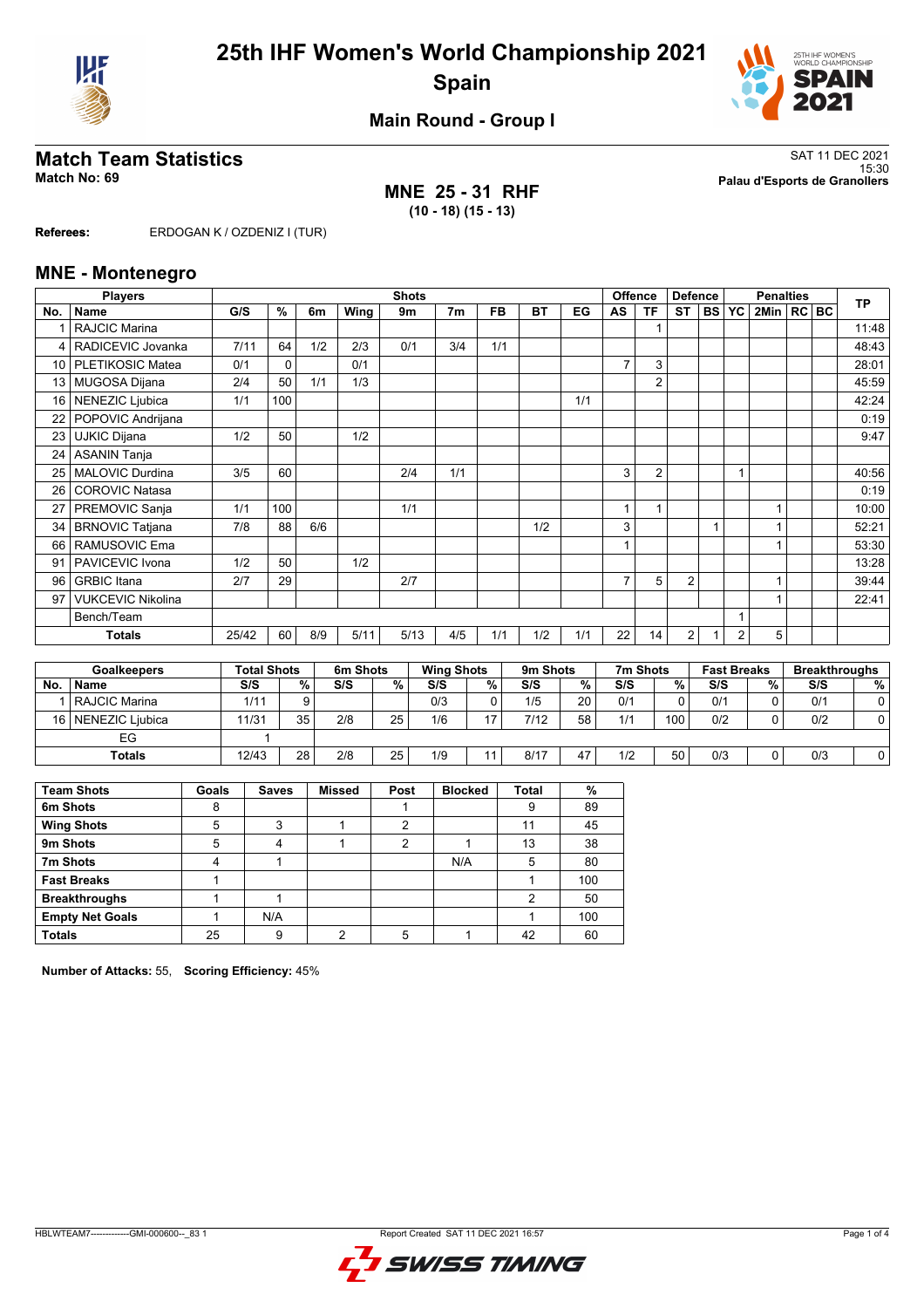

# **25th IHF Women's World Championship 2021 Spain**



## **Main Round - Group I**

# **Match Team Statistics** SAT 11 DEC 2021

**MNE 25 - 31 RHF (10 - 18) (15 - 13)**

**Shots Distribution**

15:30 **Match No: 69 Palau d'Esports de Granollers**

### **Referees:** ERDOGAN K / OZDENIZ I (TUR)

### **MNE - Montenegro**

| <b>Players</b><br>Goals / Shots |                                          |              |                 |                     |                         |                |                |     |
|---------------------------------|------------------------------------------|--------------|-----------------|---------------------|-------------------------|----------------|----------------|-----|
| 1 RAJCIC M                      | 4 RADICEVIC J                            |              | 10 PLETIKOSIC M | 13 MUGOSA D         | <b>16 NENEZIC L</b>     | 22 POPOVIC A   | 23 UJKIC D     |     |
|                                 | 1/1<br>$\blacksquare$ $\blacksquare$ 3/3 | 1/1          | 1/1<br>0/1      | 0/1                 | 1/1                     |                | 1/1            |     |
|                                 | $\blacksquare$ 2/2<br>3-Post             | $0/1$ u m    |                 | 1/1<br>XК<br>1-Post |                         |                | 1-Missed       |     |
| 24 ASANIN T                     | 25 MALOVIC D                             | 26 COROVIC N |                 | 27 PREMOVIC S       | 34 BRNOVIC T            | 66 RAMUSOVIC E | 91 PAVICEVIC I |     |
|                                 | 1/1                                      | 2/3          |                 | $1\overline{11}$    | $\overline{1/1}$<br>1/1 |                |                | 1/1 |

88

| 1/1 | 1/1 | 3/4



**Team**

 $\begin{array}{|c|c|c|}\n\hline\n3/4 & 1/1 \\
\hline\n4/5 & 0/1\n\end{array}$ 

 $\frac{1}{2}$   $\frac{1}{0/1}$ 

9



Saves / Shots

 $0/1$ 

9

| 1/5  | 0/1 | 0/5 |
|------|-----|-----|
| 1/1  | 1/2 | 2/6 |
| 4/14 | 3/5 | 0/4 |

| 1 RAJCIC M       |                             |                  |
|------------------|-----------------------------|------------------|
|                  |                             | $\overline{0/1}$ |
|                  |                             | 0/3              |
| 1/5              |                             | 0/2              |
| 16 NENEZIC L     |                             |                  |
| $1\overline{.}5$ | $\overline{0}/\overline{1}$ | $\overline{0/4}$ |
| 1/1              | 1/1                         | 2/3              |
| 3/9              | 3/5                         | 0/2              |

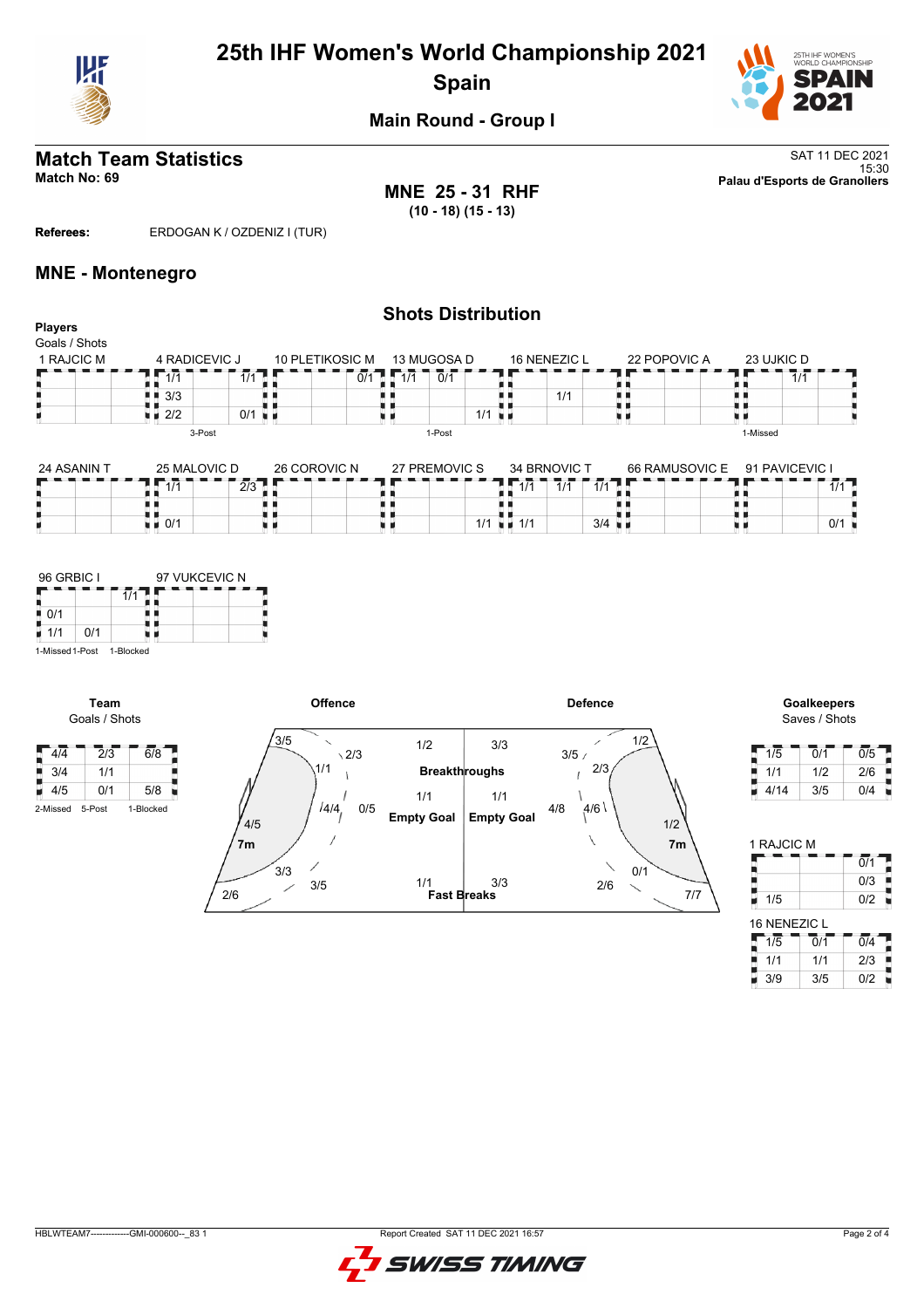



**Main Round - Group I**

## **MNE 25 - 31 RHF (10 - 18) (15 - 13)**

**Match Team Statistics** SAT 11 DEC 2021 15:30 **Match No: 69 Palau d'Esports de Granollers**

**Referees:** ERDOGAN K / OZDENIZ I (TUR)

### **RHF - RHF**

|     | <b>Players</b>                |       |          |      |      | <b>Shots</b> |                |           |           |     |    | <b>Offence</b> | <b>Defence</b> |        |                | <b>Penalties</b> |  | <b>TP</b> |
|-----|-------------------------------|-------|----------|------|------|--------------|----------------|-----------|-----------|-----|----|----------------|----------------|--------|----------------|------------------|--|-----------|
| No. | Name                          | G/S   | %        | 6m   | Wing | 9m           | 7 <sub>m</sub> | <b>FB</b> | <b>BT</b> | EG  | AS | ΤF             | <b>ST</b>      | I BS I | <b>YC</b>      | 2Min   RC   BC   |  |           |
| 3   | GORSHKOVA Polina              | 3/3   | 100      | 1/1  | 1/1  |              |                |           |           | 1/1 | 2  |                |                |        |                |                  |  | 35:26     |
| 11  | LAGINA Anastasiia             |       |          |      |      |              |                |           |           |     |    |                |                |        |                |                  |  | 28:17     |
| 23  | MIKHAYLICHENKO Elena          | 1/5   | 20       | 0/1  |      | 1/4          |                |           |           |     |    |                |                |        |                |                  |  | 33:03     |
| 25  | <b>FOMINA Olga</b>            | 6/6   | 100      |      | 6/6  |              |                |           |           |     |    |                |                |        |                |                  |  | 31:29     |
| 31  | SABIROVA Karina               | 5/5   | 100      | 1/1  |      | 1/1          | 1/1            |           | 2/2       |     |    | $\overline{2}$ | $\overline{2}$ |        |                |                  |  | 55:28     |
| 33  | <b>ILINA Ekaterina</b>        | 1/2   | 50       |      |      | 1/2          |                |           |           |     |    |                |                |        |                |                  |  | 11:29     |
| 36  | MANAGAROVA Iuliia             | 2/2   | 100      |      | 1/1  |              |                | 1/1       |           |     | 2  | $\overline{2}$ |                |        |                | $\overline{2}$   |  | 29:38     |
| 39  | SKOROBOGATCHENKO Antonina     | 6/6   | 100      |      |      | 5/5          |                | 1/1       |           |     | 6  |                |                |        |                |                  |  | 34:43     |
| 41  | NIKITINA Veronika             | 4/8   | 50       | 2/5  |      | 1/2          |                |           | 1/1       |     |    |                |                |        |                |                  |  | 19:58     |
| 51  | <b>TAZHENOVA Milana</b>       | 0/3   | 0        |      |      | 0/2          | 0/1            |           |           |     |    |                |                |        |                |                  |  | 31:47     |
| 55  | ZAKORDONSKAIA Ksenija         |       |          |      |      |              |                |           |           |     |    |                |                |        |                |                  |  | 11:49     |
| 67  | <b>ILLARIONOVA Anastasiia</b> |       |          |      |      |              |                |           |           |     |    |                |                |        |                |                  |  |           |
| 77  | FROLOVA Yaroslava             | 3/6   | 50       | 2/2  |      | 0/3          |                | 1/1       |           |     | 5  |                |                |        |                |                  |  | 26:17     |
| 86  | <b>SHCHERBAK Olga</b>         | 0/1   | $\Omega$ | 0/1  |      |              |                |           |           |     |    |                |                |        |                |                  |  | 18:07     |
| 96  | <b>MARKOVA Iuliia</b>         | 0/1   | 0        |      | 0/1  |              |                |           |           |     |    |                |                |        |                |                  |  | 26:05     |
| 99  | <b>KAPLINA Polina</b>         |       |          |      |      |              |                |           |           |     |    |                |                |        |                |                  |  | 26:24     |
|     | Bench/Team                    |       |          |      |      |              |                |           |           |     |    |                |                |        |                |                  |  |           |
|     | Totals                        | 31/48 | 65       | 6/11 | 8/9  | 9/19         | 1/2            | 3/3       | 3/3       | 1/1 | 20 | 8              | 3              |        | $\overline{2}$ | 5                |  |           |

|    | <b>Goalkeepers</b>     | <b>Total Shots</b> |    | 6m Shots |        | <b>Wing Shots</b> |    | 9 <sub>m</sub> Shots |    | 7m Shots |    | <b>Fast Breaks</b> |   | <b>Breakthroughs</b> |                 |
|----|------------------------|--------------------|----|----------|--------|-------------------|----|----------------------|----|----------|----|--------------------|---|----------------------|-----------------|
| No | Name                   | S/S                | %. | S/S      | %      | S/S               | %  | S/S                  | %  | S/S      | %  | S/S                | % | S/S                  | %               |
|    | 11   LAGINA Anastasija | 4/20               | 20 | 0/7      |        | 2/4               | 50 | 2/5                  | 40 | 0/2      |    |                    |   | 0/1                  |                 |
|    | 99   KAPLINA Polina    | 4/13               | 31 | 0/1      |        | 0/3               | n  | 2/4                  | 50 | 1/3      | 33 | 0/1                |   | 1/1                  | 100             |
|    | EG                     |                    |    |          |        |                   |    |                      |    |          |    |                    |   |                      |                 |
|    | <b>Totals</b>          | 9/34               | 26 | 0/8      | $\sim$ | 3/8               | 38 | 4/9                  | 44 | 1/5      | 20 | 0/1                |   | 1/2                  | 50 <sub>1</sub> |

| <b>Team Shots</b>      | Goals | <b>Saves</b> | <b>Missed</b> | Post | <b>Blocked</b> | <b>Total</b> | %   |
|------------------------|-------|--------------|---------------|------|----------------|--------------|-----|
| 6m Shots               | 6     | 2            | 3             |      |                | 11           | 55  |
| <b>Wing Shots</b>      | 8     |              |               |      |                | 9            | 89  |
| 9m Shots               | 9     | 8            |               |      |                | 19           | 47  |
| 7m Shots               |       |              |               |      | N/A            | 2            | 50  |
| <b>Fast Breaks</b>     | 3     |              |               |      |                | 3            | 100 |
| <b>Breakthroughs</b>   | 3     |              |               |      |                | 3            | 100 |
| <b>Empty Net Goals</b> |       | N/A          |               |      |                |              | 100 |
| <b>Totals</b>          | 31    | 12           | Λ             |      |                | 48           | 65  |

**Number of Attacks:** 54, **Scoring Efficiency:** 57%